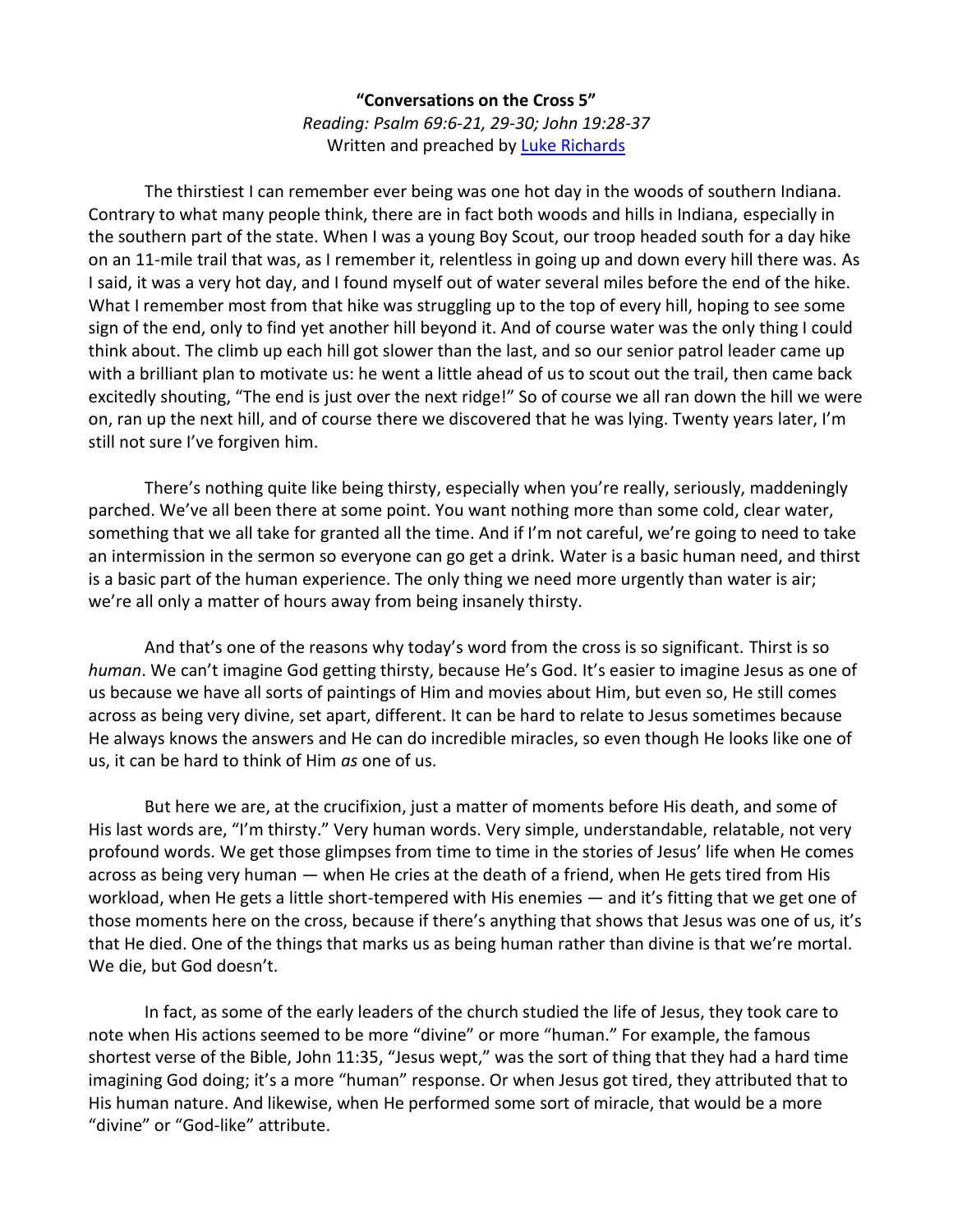In fact it took the church some time to come to settle on an understanding of the relationship between the divinity and the humanity of Jesus Christ. It's clear that there are some moments that He's more "God-like" and others when He's more obviously human, but is He half one and half the other? Is He just pretending or appearing to be one or the other? Is He some sort of unique being somewhere between God and humanity with some attributes of both, like an angel? The conclusion that the church reached in the year 431 was that He is both entirely God and entirely human: without diminishing the meaning of either divinity or humanity, without confusing them or mixing them in any way, the incarnate Christ brought our nature into union with God's nature within Himself. We don't really understand how that works or how to explain things much more simply than that, but we do affirm that in Jesus Christ exists both the fullness of divinity and the fullness of humanity. To suggest any sort of diminishment of either is to reject some part of how Jesus revealed Himself.

To start to get a grasp on what this means, it's helpful to think about the image of water in the story of Jesus' life. We could look at water in the entire Bible, because water is present and important in a lot of key moments in the history of God's work with humans — the waters of creation, the parted waters of the sea during the Exodus, the water of baptism, and many, many others — but even the story of Jesus illustrates it. In fact, even focusing only on John's account of Jesus' life is enough. Water, and discussions about water, keep popping up at spiritually significant points in the ministry of Jesus. The story in John's gospel begins with John the Baptizer, who meets Jesus and sees the Spirit of God resting on Jesus at the banks of the Jordan River. A few days later, Jesus' first miracle is to turn water into wine at a poorly-planned wedding. The next chapter, Jesus has a discussion with Nicodemus in which He speaks of being "born of water and the Spirit," referring to baptism. The next chapter, Jesus has a discussion with a woman of a different faith at the side of a well, where He tells her that "whoever drinks the water I give them *will never thirst*. Indeed, the water I give them will become in them a spring of water welling up to eternal life." The next chapter, Jesus encounters a paralyzed man who is waiting by a magic pool of water, but because the man can't get to the water quickly enough, he can't get healed — until Jesus, who has these streams of living water, heals him. A couple of chapters later, Jesus preaches this message: "Let anyone who is thirsty come to me and drink. Whoever believes in me, as Scripture has said, rivers of living water will flow from within them." John tells us that this water Jesus is referring to is the Spirit of God.

So all through John's gospel, water keeps appearing and playing a role in the miracles and proclamation of Jesus. It's not one of the major themes of the gospel, but it's there just enough to catch our attention and make that connection between the ministry of Jesus and the presence of God. Maybe even more than the other gospel writers, John wants to leave no room for doubting that Jesus is God, and that through Him, God is present in our lives. But then there are those other hints, like this word of Jesus on the cross, that He's also human. We see that Jesus is both God and human.

Or, in other words, *God* was *thirsty*. Divinity and humanity. Being thirsty is common, normal stuff of human life. It's as ordinary and human as stubbing your toe or going to the bathroom. It's ordinary, that is, until *God* gets thirsty, at which point it has some huge implications. First, it tells us something about our relationship with God; second, it tells us something about God; and third, it tells us something about what we ought to be.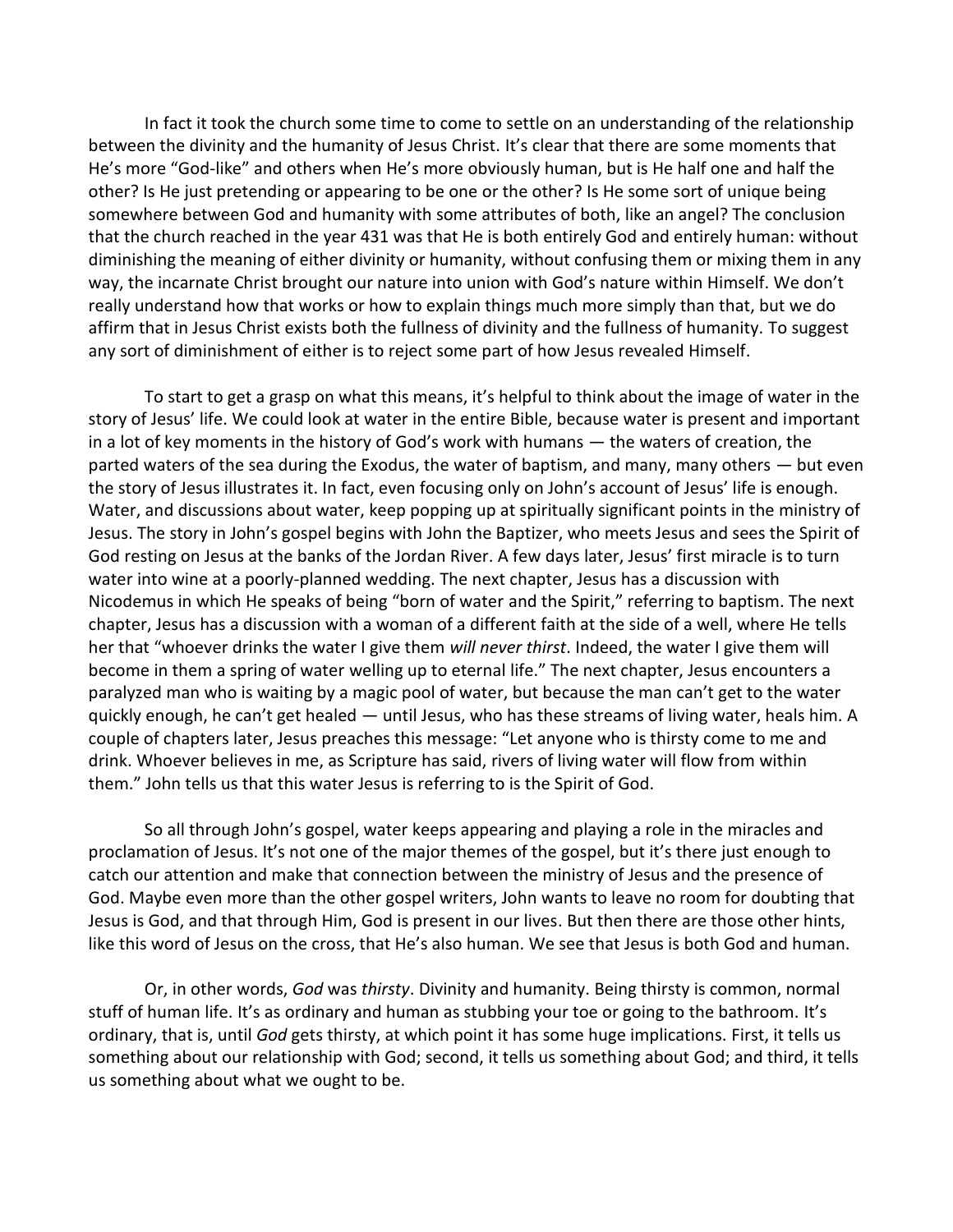First, it tells us something about our relationship with God. It tells us that God became a human — really, truly, actually became a human — so that humans could come to God. He took the radical step of inviting us into His community, not by sending an invitation, but by moving into the house next door. Humanity was given a place at God's table, and He did this while we were still His enemies: we were such bad houseguests that rather than sitting down to dinner, we were throwing food and trying to burn the house down, but God still gave us a costly invitation. Many people claim it as a theological precept that God does not change, and He's the same yesterday, today, and forever. That's true in the sense that God's character does not change and God cannot be forced to change, but it's also true that with the incarnation of Jesus Christ, God *did* change: He took our humanity into union with His divine nature, He became one of us, and He invited us to become one in Him, too. It's an unimaginably deep, intimate relationship. God became a human so that humans could come to God.

That in turn tells us something about God. Specifically, it tells us about the character of His love for us. He is not only faithful to us, He is *sacrificially* faithful. God got *thirsty* for our sakes. I love the little clue that John inserts into this part of the crucifixion account: "knowing that everything had now been finished, and *so that Scripture would be fulfilled*, Jesus said, 'I am thirsty.'" John wants us to make a connection between this word from Jesus with earlier Scripture; it's not just that Jesus was literally thirsty. He doesn't seem to be directly quoting any one Scripture here, but the offering of gall and vinegar hearkens back to Psalm 69, which we read. It's a psalm very similar to what we read last week, as well as many other psalms, in which the psalmist is trying to be faithful to God but is being mercilessly persecuted and attacked by others. We need to make that connection that Jesus is a man of God, *the* Man of God, and His mission of faithfulness, love, and truth has led Him into conflict with those who unjustly accuse Him for their own gain. This is the common experience of those who follow Christ: we all have to trust Him fully, because we can't count on this world.

We have a God who is willing to go to such lengths for us, to empty Himself of all His glory and arrive as our unexpected savior, humbly and sacrificially giving Himself in love. He was willing to be cut off and scorned, cursed and ridiculed, doubted and rejected, in spite of His power and greatness. The one who is the source of the never-ending living water was willing to become thirsty for our sakes. He became a human so that humanity could come to Him.

And third, this tells us something about what we ought to be in response to His relationship with us and His love for us. God became human so that humans could come to God; His incarnation for us is the template for our response to Him. He shows us a life lived humbly: after all, God the Son set aside His glory, becoming like a servant, not counting equality with God something to be grasped onto, so that He could save us. We are called to likewise live humble lives of service to others. He shows us a life lived poured out, as He who was the source of living water became thirsty for our sakes. We, too, are called to empty ourselves and become desperate for God's Spirit, to set aside the lusts of this world, to be willing to humble ourselves for others' sakes, to ignore the scorn of those who reject God, and to become dependent on Him for the streams of living water that will never leave us thirsty again.

This simple, unimpressive word from the cross today calls us to a deep devotion in the one who gave Himself for us — He not only died for us, but He humbled Himself for us, He took our nature